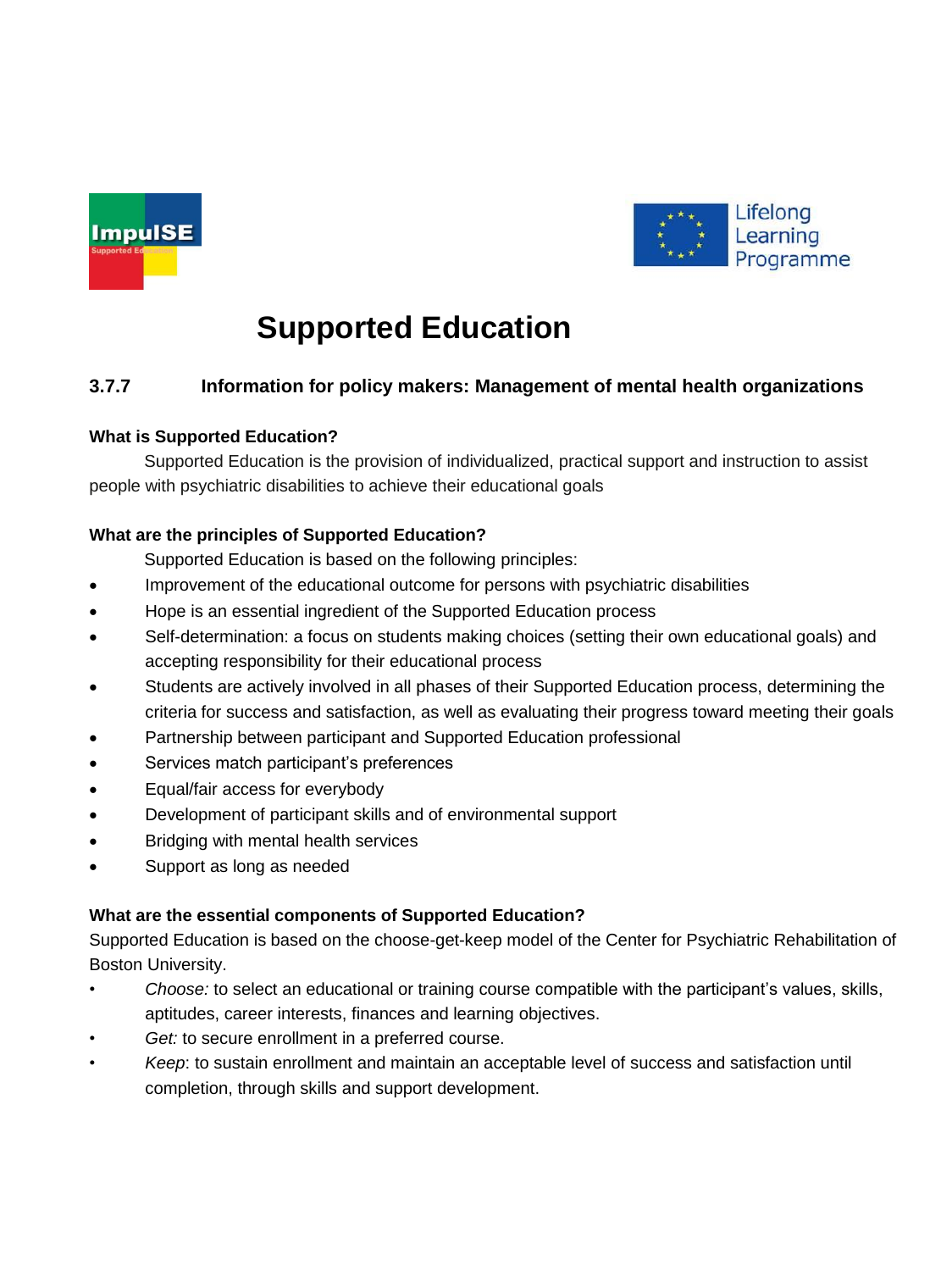#### **Why is it important to support consumers to return to and/or to remain at school?**

The onset of psychiatric disability generally occurs between the ages of 17 and 25—the years in which young adults follow higher education (including advanced vocational education), which is a major channel in our society to prepare for a career and enhance life goals. But for people with a psychiatric disability, this resource is largely unavailable.

Although people with psychiatric disabilities often attempt higher education, they are frequently unable to complete their studies because of the nature of their illness and its treatment. They often meet with overwhelming obstacles, including stigmatization and discrimination. In an economy that requires (higher) education for upward occupational mobility, people who are unable to succeed in postsecondary/higher education or training may find themselves ultimately underemployed or unemployed.

#### **What can you do to support consumers to return to and/or to remain at school?**

In collaboration with other stakeholders (education, disability organizations, family, student and consumer advocacy organizations and funding resources), a mental health organization can initiate, develop, perform and evaluate a Supported Education program to help (young) people with psychiatric disabilities to obtain regular education.

The role of student is one of the most valued roles in our society and by helping (young) people with psychiatric disabilities to choose, get and keep regular education, you help them to become integrated in the community as part of their recovery process.

## **Is Supported Education successful?**

Supported Education is a promising practice (SAMHSA, 2011). A promising practice has strong quantitative and qualitative data showing positive outcomes, but does not yet have enough research or replication to support generalizable positive educational and mental health outcomes.

#### **What does Supported Education cost?**

The invested time varies enormously for each student/consumer. The frequency and duration of support contact can vary over time, from a ten minute phone call once in two weeks to twice weekly face-to-face meetings between the student/consumer and the professional in exam periods. In practice, elements of the Supported Education intervention program are used in short trajectories of four or five sessions.

The professional backgrounds of Supported Education specialists also vary. Most Supported Education specialists have a Bachelor or Master's degree in rehabilitation counseling, social work, psychiatric nursing, occupational therapy or psychology. Because of this, the personnel costs also vary.